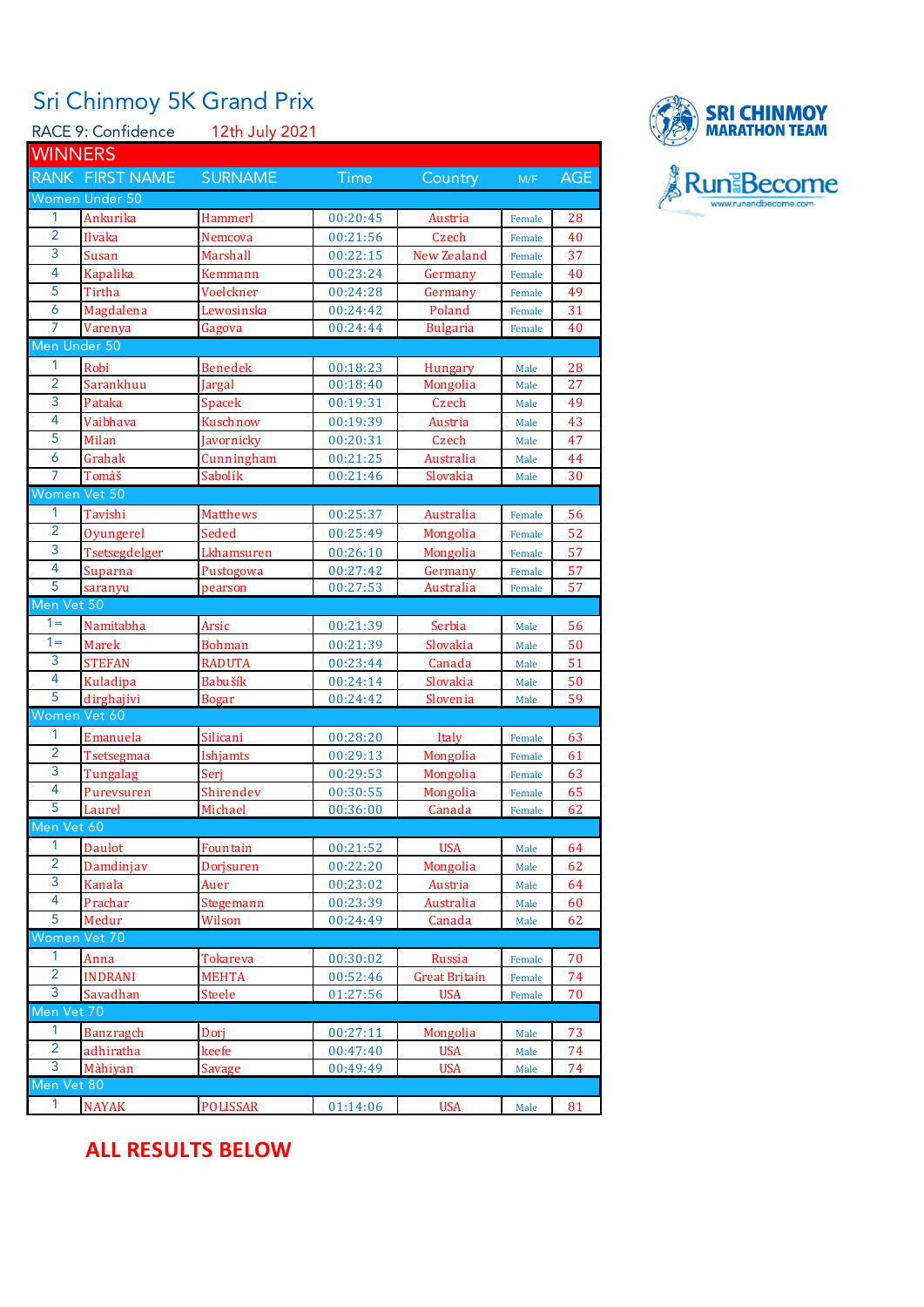| <b>RESULTS</b> |                  |                 |             |                 |        |    |                        |                  |
|----------------|------------------|-----------------|-------------|-----------------|--------|----|------------------------|------------------|
|                | RANK FIRST NAME  | <b>SURNAME</b>  | <b>Time</b> | Country         | M/F    |    | AGE CATEGORY CAT. POS. |                  |
|                |                  |                 |             |                 |        |    |                        |                  |
| $\mathbf{1}$   | Robi             | <b>Benedek</b>  | 00:18:23    | Hungary         | Male   | 28 | MU/50                  | $\mathbf{1}$     |
| $\overline{2}$ | Sarankhuu        | Jargal          | 00:18:40    | Mongolia        | Male   | 27 | M U/50                 | $\overline{2}$   |
| 3              | Pataka           | <b>Spacek</b>   | 00:19:31    | Czech           | Male   | 49 | M U/50                 | 3                |
| 4              | Vaibhava         | Kuschnow        | 00:19:39    | Austria         | Male   | 43 | M U/50                 | 4                |
| 5              | Milan            | Javornicky      | 00:20:31    | Czech           | Male   | 47 | M U/50                 | 5                |
| 6              | Ankurika         | Hammerl         | 00:20:45    | Austria         | Female | 28 | WU/50                  | $\mathbf{1}$     |
| 7              | Grahak           | Cunningham      | 00:21:25    | Australia       | Male   | 44 | M U/50                 | 6                |
| 8              | Namitabha        | Arsic           | 00:21:39    | Serbia          | Male   | 56 | <b>MV50</b>            | $\mathbf{1}$     |
| 9              | <b>Marek</b>     | <b>Bohman</b>   | 00:21:39    | Slovakia        | Male   | 50 | <b>MV50</b>            | $\overline{2}$   |
| 10             | Tomáš            | Sabolík         | 00:21:46    | Slovakia        | Male   | 30 | M U/50                 | $\overline{7}$   |
| 11             | Daulot           | Fountain        | 00:21:52    | <b>USA</b>      | Male   | 64 | <b>MV60</b>            | $\mathbf{1}$     |
| 12             | Ilvaka           | Nemcova         | 00:21:56    | Czech           | Female | 40 | W U/50                 | $\overline{2}$   |
| 13             | Susan            | Marshall        | 00:22:15    | New Zealand     | Female | 37 | <b>WU/50</b>           | 3                |
| 14             | Damdinjav        | Dorjsuren       | 00:22:20    | Mongolia        | Male   | 62 | <b>MV60</b>            | $\overline{c}$   |
| 15             | Chinzorig        | <b>Bdmgl</b>    | 00:22:56    | Mongolia        | Male   | 47 | M U/50                 | 8                |
| 16             | Kanala           | Auer            | 00:23:02    | Austria         | Male   | 64 | <b>MV60</b>            | 3                |
| 17             | <b>Kapalika</b>  | Kemmann         | 00:23:24    | Germany         | Female | 40 | <b>WU/50</b>           | $\overline{4}$   |
| 18             | Prachar          | Stegemann       | 00:23:39    | Australia       | Male   | 60 | <b>MV60</b>            | $\overline{4}$   |
| 19             | <b>STEFAN</b>    | <b>RADUTA</b>   | 00:23:44    | Canada          | Male   | 51 | <b>MV50</b>            | 3                |
| 20             | Kuladipa         | Babušík         | 00:24:14    | Slovakia        | Male   | 50 | <b>MV50</b>            | $\overline{4}$   |
| 21             | Yatkara          | Aleksapolskyy   | 00:24:21    | Canada          | Male   | 45 | M U/50                 | 9                |
| 22             | Tirtha           | Voelckner       | 00:24:28    | Germany         | Female | 49 | W <sub>U</sub> /50     | 5                |
| 23             | dirghajivi       | <b>Bogar</b>    | 00:24:42    | Slovenia        | Male   | 59 | <b>MV50</b>            | 5                |
| 24             | Magdalena        | Lewosinska      | 00:24:42    | Poland          | Female | 31 | <b>WU/50</b>           | 6                |
| 25             | Varenya          | Gagova          | 00:24:44    | <b>Bulgaria</b> | Female | 40 | <b>WU/50</b>           | $\overline{7}$   |
| 26             | Roger            | <b>Rogge</b>    | 00:24:49    | Germany         | Male   | 36 | M U/50                 | 10               |
| 27             | Medur            | Wilson          | 00:24:49    | Canada          | Male   | 62 | <b>MV60</b>            | $\overline{5}$   |
| 28             | Gesiane          | Nascimento      | 00:24:53    | <b>Brazil</b>   | Female | 38 | <b>WU/50</b>           | 8                |
| 29             | Vlada            | Lepic           | 00:25:37    | Czech           | Male   | 45 | M U/50                 | 11               |
| 30             | Tavishi          | <b>Matthews</b> | 00:25:37    | Australia       | Female | 56 | <b>WV50</b>            | $\mathbf{1}$     |
| 31             | Oyungerel        | Seded           | 00:25:49    | Mongolia        | Female | 52 | <b>WV50</b>            | $\overline{2}$   |
| 32             | Laszlo           | Fodor           | 00:25:59    | Hungary         | Male   | 30 | M U/50                 | 12               |
| 33             | Tsetsegdelger    | Lkhamsuren      | 00:26:10    | Mongolia        | Female | 57 | <b>WV50</b>            | 3                |
| 34             | Danica           | Cernakova       | 00:26:39    | Slovakia        | Female | 45 | WU/50                  | 9                |
| 35             | Pavaka           | Ritchot         | 00:26:52    | Canada          | Male   | 46 | M U/50                 | 13               |
| 36             | <b>Stacey</b>    | Marsh           | 00:26:55    | Australia       | Female | 44 | WU/50                  | 10               |
| 37             | Nicola           | <b>Barato</b>   | 00:27:10    | Italy           | Male   | 58 | <b>MV50</b>            | $\boldsymbol{6}$ |
| 38             | <b>Banzragch</b> | Dorj            | 00:27:11    | Mongolia        | Male   | 73 | <b>MV70</b>            | $\mathbf{1}$     |
| 39             | <b>Batsukh</b>   | Sharav          | 00:27:16    | Mongolia        | Male   | 68 | <b>MV60</b>            | $\boldsymbol{6}$ |
| 40             | Suparna          | Pustogowa       | 00:27:42    | Germany         | Female | 57 | <b>WV50</b>            | $\overline{4}$   |
| 41             | saranyu          | pearson         | 00:27:53    | Australia       | Female | 57 | <b>WV50</b>            | 5                |
| 42             | Viharin          | Rosa            | 00:28:09    | Czech           | Male   | 49 | M U/50                 | 14               |
| 43             | Dejan            | Despotovic      | 00:28:14    | Serbia          | Male   | 45 | M U/50                 | 15               |
| 44             | Emanuela         | Silicani        | 00:28:20    | Italy           | Female | 63 | <b>WV60</b>            | $\mathbf{1}$     |
| 45             | Andrej           | Veble           | 00:28:43    | Slovenia        | Male   | 65 | <b>MV60</b>            | $\overline{7}$   |
| 46             | Harashita        | Sunaoshi        | 00:29:07    | Japan           | Female | 53 | <b>WV50</b>            | 6                |
| 47             | Tsetsegmaa       | Ishjamts        | 00:29:13    | Mongolia        | Female | 61 | <b>WV60</b>            | $\overline{2}$   |
| 48             | Deemanta         | <b>Benedek</b>  | 00:29:14    | Hungary         | Female | 52 | <b>WV50</b>            | $\overline{7}$   |
| 49             | Samviraja        | Gori            | 00:29:28    | Italy           | Female | 48 | WU/50                  | 11               |